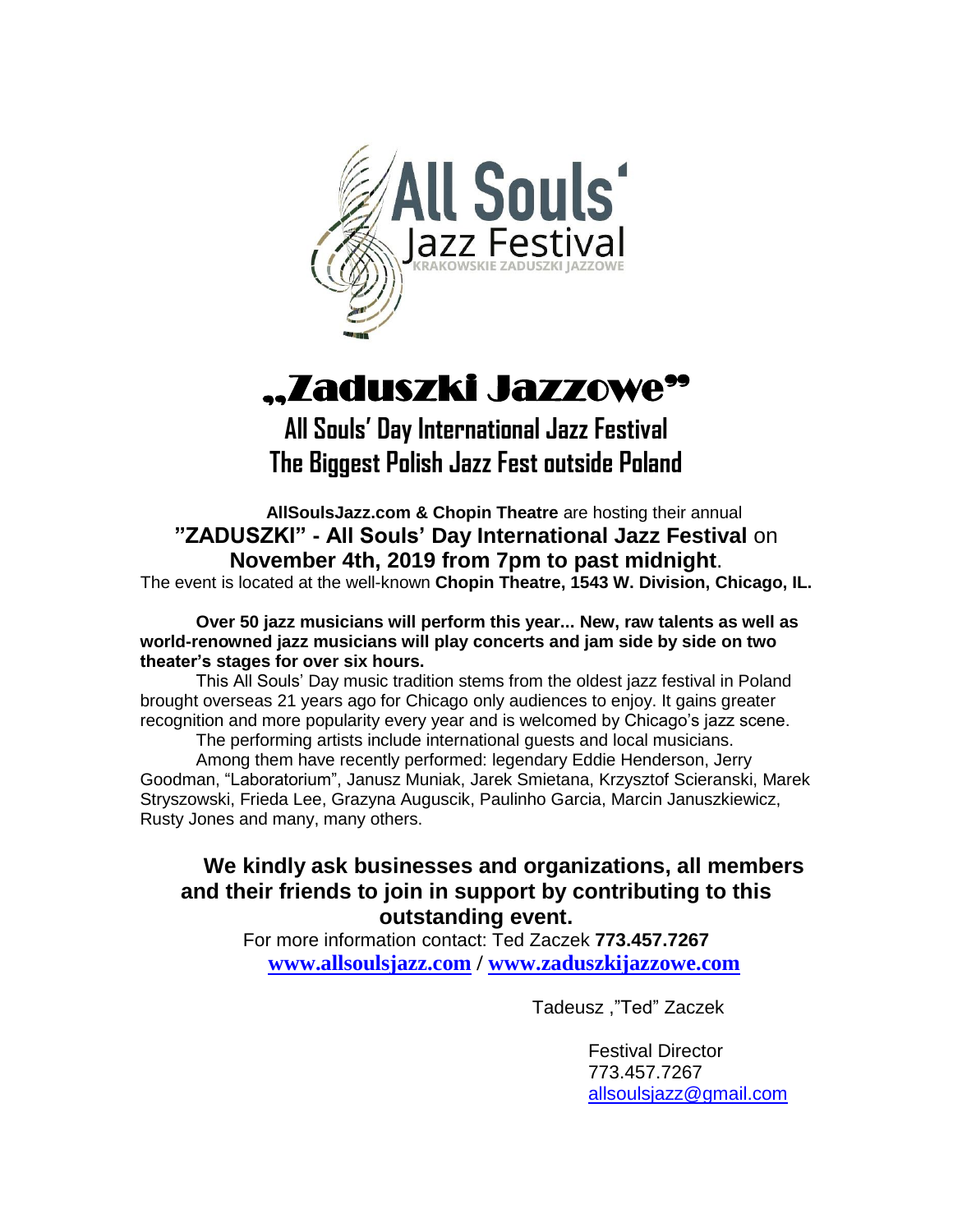

#### **FESTIVAL NAMING RIGHTS – EXCLUSIVE SPONSOR \$ 10,000.00**

#### **Exclusive Sponsor** will receive:

- ❑ Recognition on the "All Soul's Jazz Festival" brochure outlining the details of the sponsorship.
- ❑ Corporate name in all related promotional materials (i.e. concert listing in festival brochure & entertainment schedule, press releases, print, TV & radio ads)
- ❑ Corporate name/logo in entertainment schedule
- ❑ Naming rights to 2 stages, 2 banners 4x 20ft max. (provided by Exclusive Sponsor)
- ❑ Verbal recognition throughout the day as the festival's sponsor on two stages
- ❑ Audience mailing list gathered at the event
- ❑ 12 months internet listing at www.allsoulsjazz.com as Exclusive Sponsor.
- ❑ Corporate marketing materials distributed at the festival
- ❑ 20 complimentary tickets to the festival

### **MAIN STAGE NAMING RIGHTS \$ 3,000.00**

#### **Corporate Sponsor** will receive:

- ❑ Recognition on the festival brochure outlining the details of the sponsorship.
- ❑ Corporate name in all related promotional materials (i.e. concert listing in festival brochure & entertainment schedule, press releases, print, TV & radio ads)
- ❑ Corporate name/logo in entertainment schedule
- ❑ Naming rights to upper (main) stage. Banner 4 x 20 (provided by Corporate Sponsor)
- ❑ Verbal recognition throughout the day as the day's sponsor on sponsored stage
- ❑ Audience mailing list gathered at the event
- ❑ 6 months internet listing at www.allsoulsjazz.com as Corporate Sponsor.
- ❑ Corporate marketing materials distributed at the festival
- $\Box$  10 complimentary tickets to the festival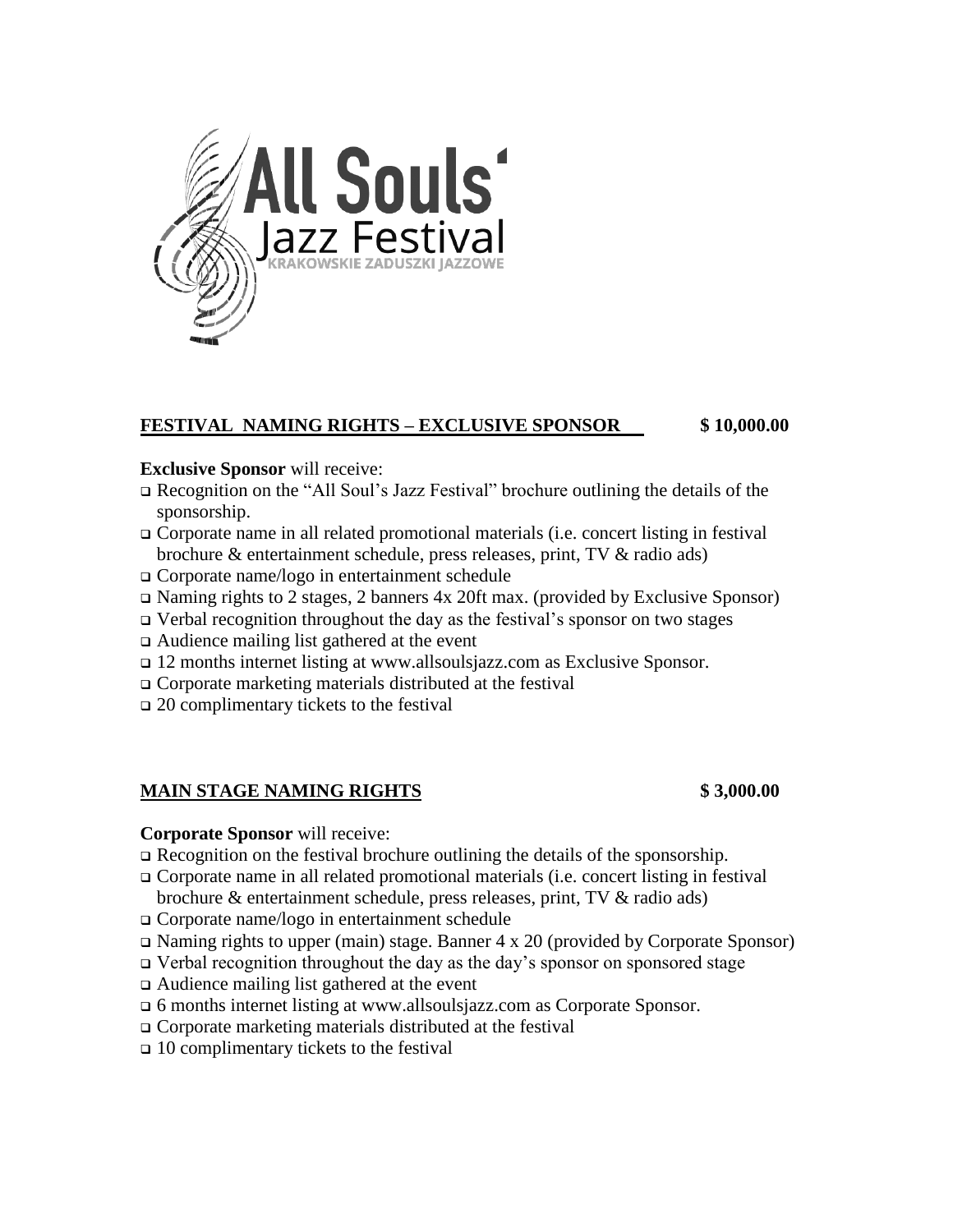

# **STAGE NAMING RIGHTS \$ 2,000.00**

Corporate Sponsor will receive:

- ❑ Recognition on the festival brochure outlining the details of the sponsorship.
- ❑ Corporate name in all related promotional materials (i.e. concert listing in festival brochure & entertainment schedule, press releases, print , TV & radio ads)
- ❑ Corporate name/logo in entertainment schedule
- ❑ Naming rights to the lower stage. Banner 4 x 20 (provided by Corporate Sponsor)
- ❑ Verbal recognition throughout the day as the day's sponsor on sponsored stage
- ❑ 4 months internet listing at www.allsoulsjazz.com as Corporate Sponsor.
- ❑ Corporate marketing materials distributed at the festival
- ❑ 8 complimentary tickets to the festival

### **PATRON \$ 1,000.00**

Patron Sponsor will receive:

- ❑ Corporate name in all related promotional materials (i.e. concert listing in festival brochure & entertainment schedule)
- $\Box$  Corporate name/logo in entertainment schedule. Banner 2 x 10 (provided by Patron Sponsor)
- ❑ Naming rights to particular performers or concerts
- ❑ Verbal recognition before and after performance as concert's / performer's sponsor
- ❑ 3 months internet listing at www.allsoulsjazz.com as Patron Sponsor.
- ❑ Corporate marketing materials distributed at the festival
- ❑ 4 complimentary tickets to the festival

#### **SUPPORTER \$ 500.00**

Supporter will receive:

- ❑ Corporate name/logo in entertainment schedule
- ❑ Verbal recognition throughout the day as Festival's Supporter
- ❑ 3 months internet listing at www.allsoulsjazz.com as Festival Supporter.
- $\Box$  2 complimentary tickets to the festival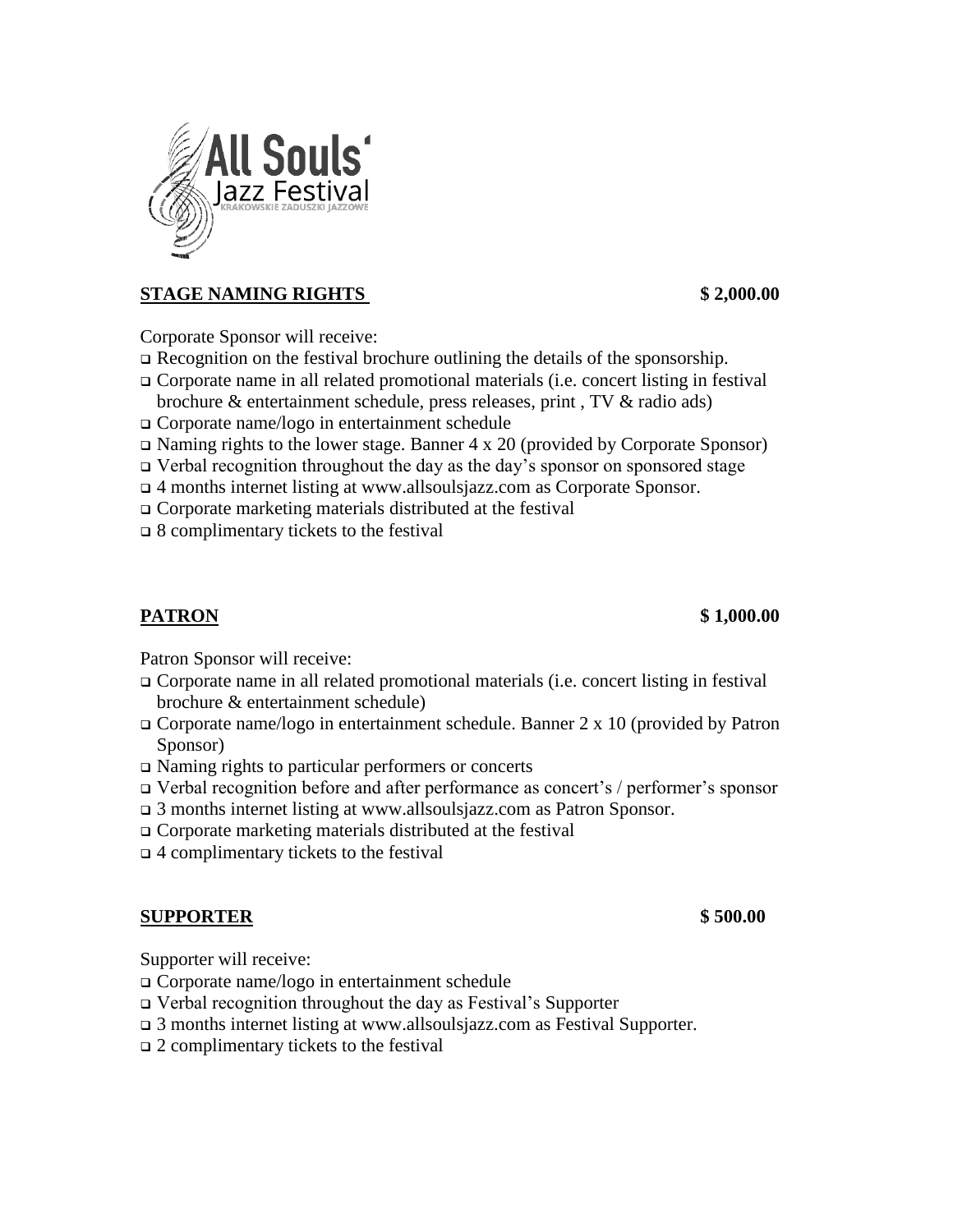

# Zaduszki Jazzowe All Souls' Day International Jazz Festival The Biggest Polish Jazz Festival outside Poland November 4, 2019

# SPONSORSHIP CONTRACT

**(To be sent to us)**

| $\mathbf{a}$ and $\mathbf{a}$ are the set of $\mathbf{a}$ and $\mathbf{a}$ are the set of $\mathbf{a}$ and $\mathbf{a}$ are the set of $\mathbf{a}$ |  |  |
|-----------------------------------------------------------------------------------------------------------------------------------------------------|--|--|

*Authorized Signature…………………………………………Solicited by……………………………*

*SPONSORSHIP LEVEL: (circle your choice)*

| 1/ Exclusive Sponsor        | \$10,000.00          |
|-----------------------------|----------------------|
| 2/ Main Stage Naming Rights | \$3,000.00           |
| 3/ Stage Naming Rights      | \$2,000.00           |
| 4/ Patron                   | \$1,000.00           |
| 5/Supporter                 | <i><b>500.00</b></i> |

#### *Sponsorship level benefits defined in enclosed attachment.*

Please be sure to include clean, **color or black & white artwork or logo if applicable** (mail to allsoulsjazz@gmail.com)

**I cannot sponsor your event at this time, but please accept my contribution of \$..................**

**Initial here: ........................................**

**Make checks payable to:** *TADEUSZ ZACZEK* **and mail with this contract to: Tadeusz Zaczek 6252 W Hyacinth Chicago IL 60646 Or pay directly via PayPal to: tadeuszz@aol.com phone (773) 457-7267 info: [www.allsoulsjazz.com](http://www.allsoulsjazz.com/) , E-mail: [allsoulsjazz@gmail.com](mailto:allsoulsjazz@gmail.com)**